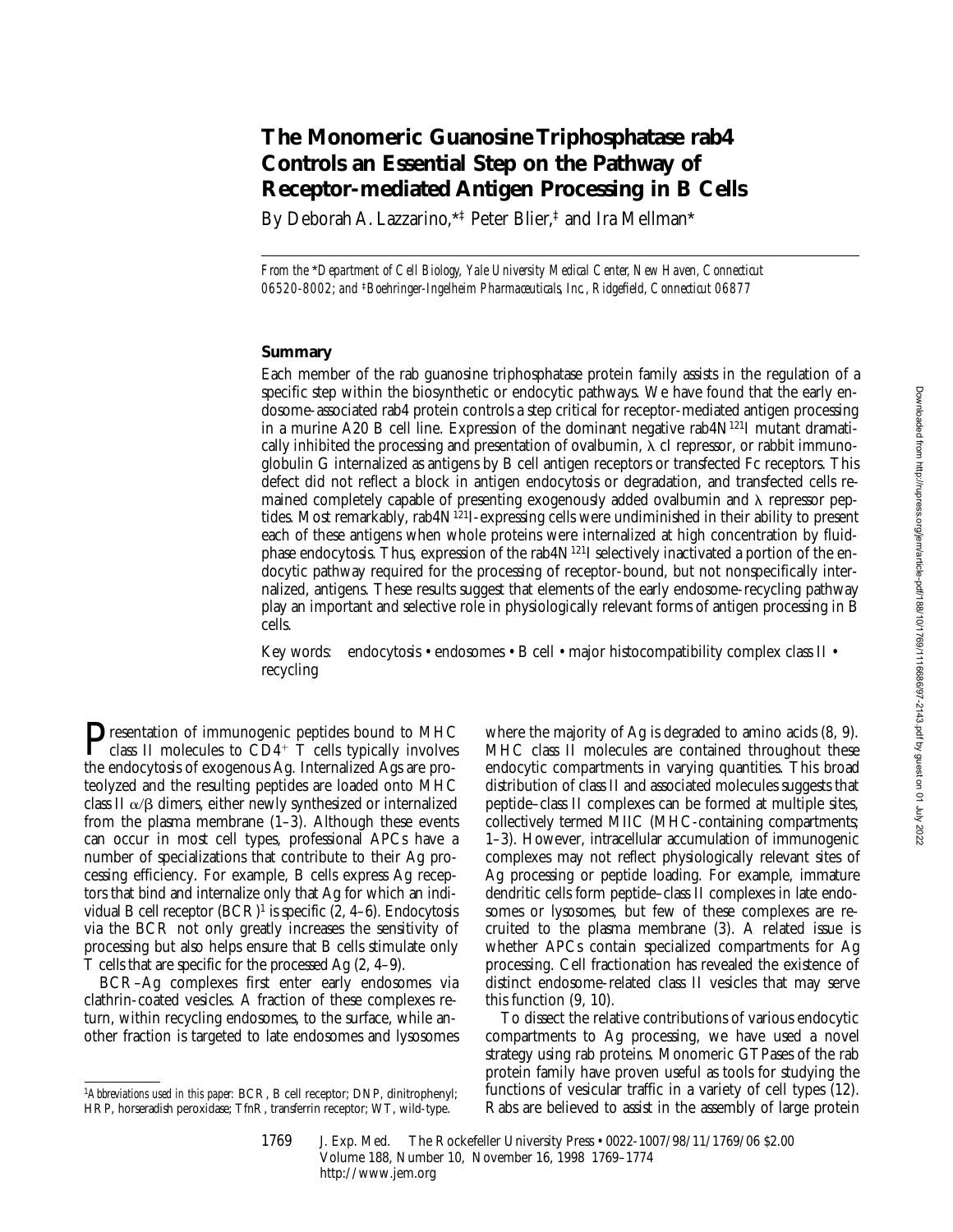complexes needed for vesicle–vesicle fusion (12). Since every family member has a characteristic organelle distribution, expression of mutant rab proteins can selectively target individual membrane transport steps (12–15). For the early endocytic pathway, rab5 appears to regulate entry of incoming clathrin-coated vesicles into early endosomes, whereas rab4 and rab11 assist in later steps of receptor recycling (13–15). By expressing a dominant-negative mutant of rab4, we demonstrate a critical role for early endocytic compartments in receptor-mediated, but not nonspecific, Ag processing.

## **Materials and Methods**

*Establishment of Stable Transfectants.* A6B9 is a stable cell line derived from the IIA1.6 B cell lymphoma, a cell that lacks endogenous  $FcR\gamma RII-B1$  expression, transfected with a pCB6 expression vector (G418-resistance) containing the cDNA for  $FcR\gamma RII-B2$ (16). For expression of rab4, A6B9 cells were electroporated (Bio-Rad Gene Pulser, 300 volts and 960 mF; Bio-Rad, Hercules, CA) with the plasmid pMCFRpac (puromycin resistance) containing an EcoRI fragment derived from the human rab4a cDNA (15). The pMCFR vector, provided by Tom Novack and Lisa Denzin (Yale University, New Haven, CT), provides high expression levels in lymphocytes (17). The wild-type (WT) rab4 was tagged for Ab detection with an epitope from influenza virus (HA) to distinguish the transfected from endogenous proteins. Epitope tagging has been shown to affect neither the localization nor function of rab4 (17). Drug-resistant cells were screened initially for rab4 expression by Western blotting. Expression was verified routinely by flow cytometry (FcR $\gamma$ RII-B2) or immunofluorescence microscopy and Western blotting (rab4). Clonal populations were maintained as stable lines for these studies; typically 80–90% of each cell line coexpressed the transfected genes. Cells were grown in IMDM with 10% FCS, 50  $\mu$ M  $\beta$ -mercaptoethanol, 600 μg/ml geneticin (GIBCO BRL, Gaithersburg, MD), and 2.5  $\mu$ g/ml puromycin (Sigma Chemical Co., St. Louis, MO) with  $5\%$  CO<sub>2</sub> at  $37^{\circ}$ C.

*Western Blotting.* Cell pellets were lysed in 0.5% Triton X-100 detergent and clarified. Protein was quantitated with the Bio-Rad protein assay and normalized. Laemmli buffer–solubilized cell lysates (10 mg) were run on 14% polyacrylamide SDS-gels and transferred to nitrocellulose using a carbonate buffer system as previously described (15). Western blot analysis using rabbit serum specific for a peptide sequence derived from the COOH-tail of rab4 (8091) or a glutathione *S*-transferase–modified rab4 protein and chemiluminescent detection (Pierce Chemical Co., Rockford, IL) was followed by densitometric scanning of the fluorographs.

*Flow Cytometry.* After washing in PBS without  $Ca^{2+}$  or  $Mg^{2+}$ , cells were incubated with fluorescent Abs (1  $\mu$ g Ab/10<sup>6</sup>) cells; PharMingen, San Diego, CA) in PBS with 2% BSA, 0.5% sodium azide on ice for 1 h. After labeling, cells were washed and fixed in 1% paraformaldehyde for flow analysis. Nonspecific binding was determined using purified rat IgG, isotype-specific Abs, or secondary Ab alone; nonspecific binding to the FcR was blocked with 2.4G2. A FACSVantage® (Becton Dickinson, San Jose, CA) was used to visualize cell surface fluorescent labeling. Data analysis was performed using CellQuest software (Becton Dickinson). MKD6-PE was a generous gift from Marilyn Kehrey at Boehringer Ingelheim Pharmaceuticals, Inc.

*Confocal Microscopy.* Log phase B cells were harvested, washed with  $PBS^{2+}$ , and then allowed to settle on Alcian blue-

coated coverslips. Cells were fixed in 3.5% paraformaldehyde in PBS, quenched with 20 mM glycine, and blocked/permeabilized in IMDM containing 10% FCS, 10 mM Hepes, pH 7.4, and 0.02% saponin. Primary Abs used to visualize each marker were as follows: for rab4, an affinity purified polyclonal 8091; for lgpA, supernatants of the GL2A7 mAb; for MHC class II, the M5114 mAb; and for transferrin receptor (TfnR), the TIB219 mAb. Optical sections  $(0.2 \mu m)$  were viewed using a microscope (MRC

650; Bio-Rad) with an  $\times$  63 objective and a magnification of 1.5.<br>*Endocytosis and Degradation*. Endocytosis assays were per-Endocytosis assays were performed as previously detailed (17, 18). In brief, cells were incubated with Ags  $(10^7 \text{ cells/ml})$  for 1 h at 0°C. After multiple washes, cells were warmed to  $37^{\circ}$ C for various chase times, cooled again and the cell- and media-associated Ags were quantified by assaying the horseradish peroxidase (HRP) activity in the presence of Triton X-100. In all cases, immune complexes were formed by incubating  $(30 \text{ min at } 37^{\circ}\text{C})$  affinity pure anti-dinitrophenyl (DNP) polyclonal serum with DNP-modified chicken OVA (DNP-OVA). In all experiments immune complexes were composed of Ab–Ag complexes with a molar ratio of 2.5:1, respectively. HRP was assayed using *o*-phenylenediamine dihydrochloride (Sigma Chemical Co.) as substrate. DNP-modifications of OVA, HRP, and BSA were as previously described (17). DNP-BSA was iodinated as previously described (18).

*Ag Presentation.* Presentation assays comprised an incubation of B cells (105 cells/well), T cell hybridomas (105 cells/well), and varying concentrations of Ag in 96-well dishes at  $37^{\circ}$ C with 5%  $CO<sub>2</sub>$  overnight. Supernatants were assayed for the presence of IL-2 using either a [3H]thymidine proliferation assay with an IL-2– dependent CTLL-2 cell line (42, 50) or an IL-2 ELISA (Phar-Mingen). The 2R.50 T cell hybridoma was a gift from Rick Mitchell (Harvard Medical School, Cambridge, MA) (4, 11); DO-11.10 T cell hybridoma was provided by Philippa Marrack (Colorado University, Denver, CO) (19). In the case of presentation using fixed APCs, B cells were fed Ag for 3–4 h, fixed in 0.5% paraformaldehyde at room temperature for 20–30 min, and washed extensively with 20 mM glycine before incubation with T cell hybridomas (4).

#### **Results**

*Production of B Cell Lines Expressing WT and Mutant rab4.* For A20 B cells, membrane fractionation studies suggest that only early endosomal compartments are required for BCR-dependent processing (9–11), consistent with observations that relatively little class II accumulates at later endocytic sites (17). To study the role of rab4 and the recycling pathway in B cell presentation, we produced stable transfectants of mouse B cells overexpressing either a WT rab4 protein or a dominant negative mutant form, rab $4N^{121}$ I, which contains an asparagine to isoleucine point mutation known to inhibit nucleotide binding (15). Stable cell lines were produced using A6B9, a derivative of A20 cells transfected with an internalization-competent isoform of the mouse macrophage Fc receptor II (Fc $\gamma$ RII-B2), thus allowing for endocytic uptake of antigenic immune complexes  $(16)$ . WT rab4 and rab4 $N^{121}$ I were expressed at levels 20- and 8-fold, respectively, above the endogenous protein levels (Fig. 1 *A*).

We first analyzed the cell surface expression of several membrane proteins involved in Ag presentation. Flow cy-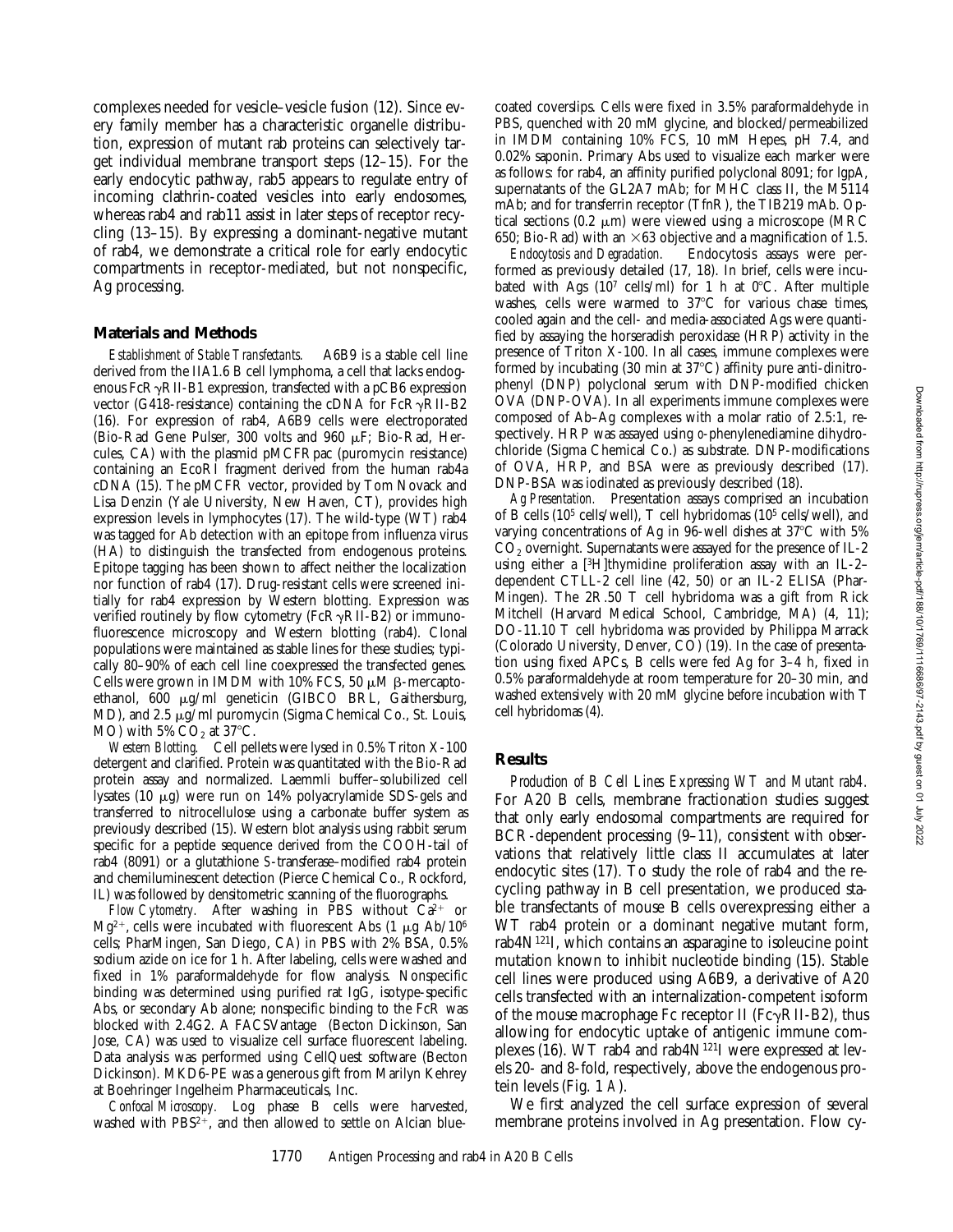

**Figure 1.** Overexpression of HA-tagged WT rab4 or dominant negative rab4N121I did not affect MHC class II expression. (*A*) Western blots representing cell lysates derived from stable cell lines expressing control (vector alone), WT, and rab4N121I are shown. The predominant protein that reacted with rab4 specific antisera corresponded to a MW of  $\sim$ 34 kD. Note the slower mobility of the WT protein as expected due to the HAtag. The lowest molecular weight band could be eliminated by including protease inhibitors in the lysis buffer. (*B*) Flow cyto-

metric scans of cells labeled for I-A<sup>d</sup> (MKD6-PE); I-E<sup>d</sup> (14-4-4S-FITC); FcR (2.4G2 and an FITC-labeled goat anti–rat IgG Fab fragment); or membrane IgG (rabbit anti-IgG2a and FITC-goat  $F(ab')_2$  anti-rabbit IgG). Each graph represents the overlay of traces from control (*thin line*), WT (*thick line*) and rab4N121I (*dotted line*) cell lines and includes an overlay of the nonspecific binding.

tometry showed that both of the MHC class II alleles, I-Ad and I-Ed, were unaffected (Fig. 1 *B*) by overexpression of either WT rab4 or rab4N121I. In pulse–chase studies, we saw no effect on the synthesis of MHC class II molecules or formation of SDS stable  $\alpha/\beta$  dimers (20 and data not shown), suggesting that peptide loading of some Ags was normal in the stable lines. Additionally, the levels of surface expression of both BCR and  $FcRII\gamma$ -B2 were similar in all transfectants (Fig. 1 *B*). Thus, overexpression of either WT or mutant rab4 had no major effect on the surface expression of several functional membrane proteins.

We next determined the intracellular distribution of several different endosomal markers relative to that of WT or mutant rab4 using confocal microscopy. Immunofluorescent labeling of saponin-permeabilized cells for MHC class II, lgp-A/lamp-1, and TfnR showed no dramatic differences between the control, WT, and rab4N<sup>121</sup>I cells as found in other cell types (15, 21). Rab4 itself appeared as small punctate structures whose labeling showed partial overlap with Tfn, a recycling endosomal marker (15, 21). As expected, neither the WT nor mutant rab4s colocalize with lgp-A, indicating that their distribution did not include late endosomes or lysosomes (Fig. 2 *B*). Only a minor degree of colocalization between rab4 and MHC class II molecules was observed.

*Expression of Mutant rab4 Does Not Affect Ag Uptake and Degradation.* Identifying which elements of the endocytic pathway are most important in BCR-mediated Ag processing has proved a vexing problem. There is evidence that different compartments are involved, depending upon the type of Ag or epitope; however, many of these studies have relied upon Ag delivery via nonspecific fluid phase endocytosis (1–3). To address this issue we studied the ability of these stable lines to process receptor-bound Ags. We first monitored the ability of the rab4-transfected cells to internalize and degrade different Ags. To measure BCR-mediated endocytosis, the HRP-conjugated rabbit  $F(ab')_2$  anti-



Figure 2. WT and mutant rab4 are restricted to early endocytic compartments in transfected A20 B cells. Scanning laser confocal micrographs show the intracellular distributions of WT and rab4 $N^{121}$ I relative to TfnR (*A*), the lysosomal membrane glycoprotein lgpB/lamp-2 (*B*), and MHC class II (I-Ad, *C*).

mouse Ab was bound to the cell surface in the cold, as Ag, then followed into the cells upon warming by measuring the total versus surface HRP activity. To measure endocytosis of Ag–Ab complexes via transfected  $Fc\gamma RII-B2$ , the same assays were conducted except using immune complexes composed of HRP and anti-HRP IgG. Expression of either WT rab4 or rab4N121I did not significantly alter the rates of internalization of BCR-bound  $F(ab')$ <sub>2</sub> fragments relative to mock-transfected control cells (Fig. 3 *A*). Similar results were obtained for FcR-bound immune complexes (Fig. 3 *B*).

Internalized Ag also appeared to be degraded at normal rates as determined by measuring the release of TCA-solu-



**Figure 3.** Expression of WT and rab4N121I had no effect on receptor-mediated Ag endocytosis and degradation. (*A*) Endocytosis of rabbit  $F(ab')_2$  antimouse IgG by BCR. A20 cells were incubated with HRP-rabbit F(ab')<sub>2</sub> anti-mouse IgG (50  $\mu$ g/ ml) in the cold for 1 h, washed, and then rapidly warmed to  $37^{\circ}$ C for 0–45 min. Surface versus total  $F(ab')$ , fragments were defined as the HRP activity in the absence or presence of Triton X-100, respectively (47). The percentage of intracellular ligand was estimated by subtraction from the total and plotted against time of uptake. (*B*) Internalization and

degradation of Fc receptor-bound Ag. FcR-mediated endocytosis was determined using HRP–rabbit anti-HRP immune complexes similar to the assay described in *A*. Degradation of FcR-bound ligands was determined in separate experiments using immune complexes formed from iodinated BSA and affinity purified anti-DNP IgG. After each chase time, the appearance of TCA-soluble 125I in the medium was determined.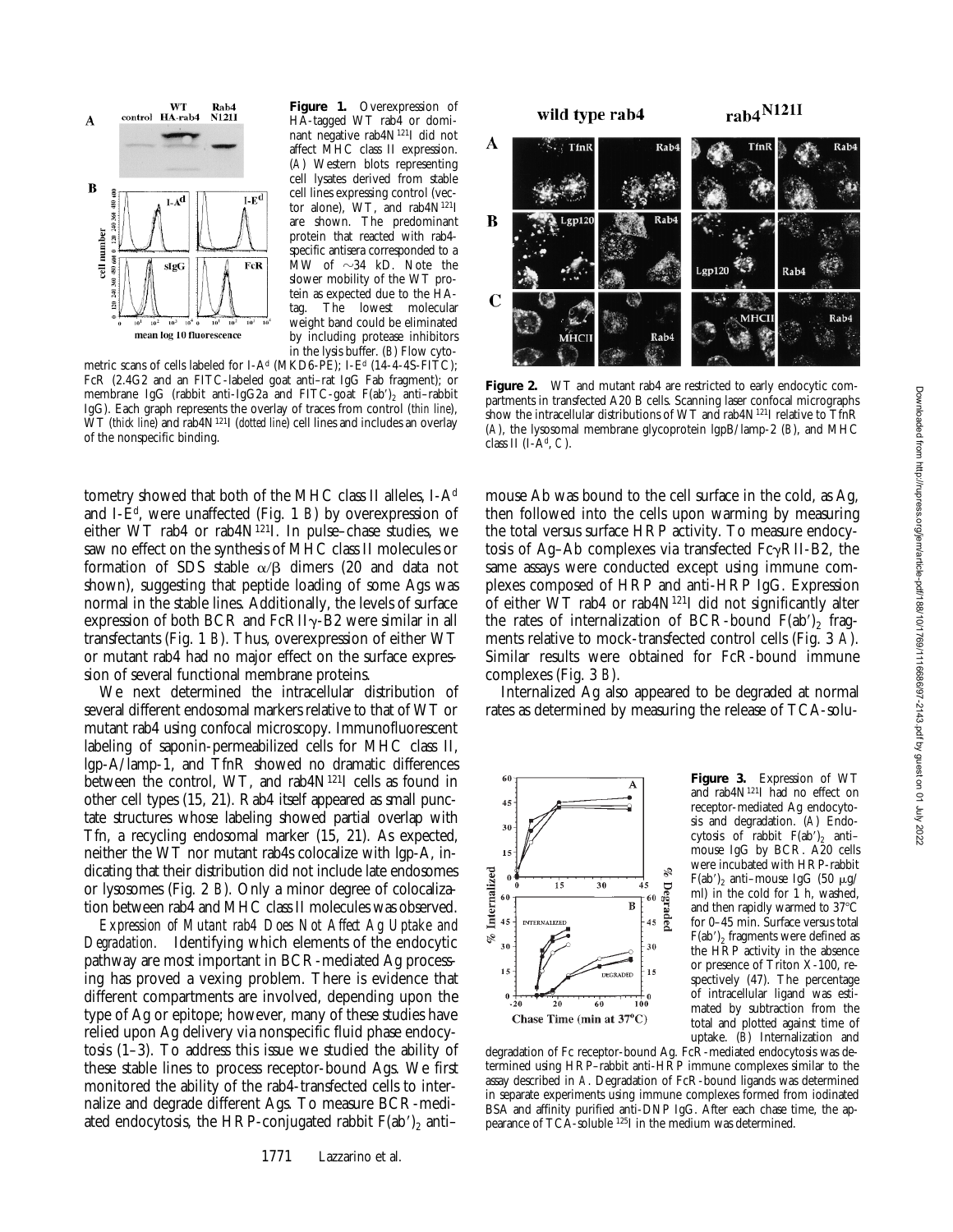ble 125I into the medium after uptake of immune complexes containing radioiodinated DNP-BSA and anti-DNP IgG. We chose to follow the fate of DNP-BSA since the time course of degradation is known to be more rapid than that of either the Ig Ag or HRP molecule; OVA could not be efficiently iodinated. As shown in Fig. 3 *B*, the degradation rates of Ag were not affected significantly by rab4 WT or rab4N121I. Thus, overexpression of either WT or mutant rab4 had little if any effect on the receptor-mediated uptake or degradation of bound Ag.

*Expression of rab4 N121I Selectively Blocks FcR-mediated Ag Processing.* In the absence of any obvious alterations in the endocytosis or lysosomal delivery of Ag via BCR or FcR, it seemed likely that the expression of WT or mutant rab4 would similarly have no effect upon Ag processing and presentation. However, we found that expression of the dominant negative rab $4 \mathrm{N}^{121}$ I mutant significantly inhibited the processing of several different Ags.

We first tested the ability of the transfected A20 cells to process and present OVA to the DO.11.10 T cell hybridoma. Immune complexes of DNP-OVA and rabbit anti-DNP IgG (16, 18) were incubated overnight together with the Ag-specific T cell hybridoma and control B cells (expressing  $Fc\gamma RII-B2$ ;  $FcR$ -expressing B cells transfected with WT rab4 or rab4 $N^{121}$ I; or the FcR-negative IIA1.6 B cell. As shown in Fig. 4 *A*, cells overexpressing WT rab4 exhibited processing and presentation activities, as measured by IL-2 quantities, only slightly lower than control cells containing solely endogenous rab4. Maximum presentation was reached at  $\sim$ 1  $\mu$ g/ml OVA. Most interestingly, rab4N121I-expressing cells were negative for presentation of



**Figure 4.** Expression of rab4N121I blocks presentation of Fc receptor-bound DNP-OVA, but not soluble DNP-OVA or an immunogenic OVA peptide. Graphs illustrate the presentation of increasing concentrations of DNP-OVA either as an immune complex (*A*) or free protein (*B*) by FcR-negative A20 B cells transfected with  $Fc\gamma RII-B2$ and the indicated rab protein to the OVA-specific DO-11.10 T cell hybridoma. Similar conditions were done with immunogenic OVA323-339 peptide (*C*). Secreted IL-2 was measured by ELISA or [3H]thymidine incorporation. Symbols represent control mock-transfected for rab4 cells  $(\bullet)$ , WT rab4 cells (O), rab4 $N^{121}I$  expressors ( $\blacksquare$ ), and the FcR-deficient IIA1.6 cell line  $(\Box)$ . Note that the range of Ag and peptide concentrations varies by  $10^3$ -fold in each of the experiments shown.

the Ag concentrations used  $(0.1-2 \mu g/ml)$ , and were almost indistinguishable from the parental IIA1.6 cells.

Remarkably, this defect in Ag processing was selective for receptor-mediated Ag internalization. Rab4N121I-expressing cells showed no significant differences in their presentation capacity when incubated with soluble OVA relative to control cells or WT rab4 overexpressors (Fig. 4 *B*). Importantly, the concentrations of DNP-OVA required for presentation as soluble Ag were  $10<sup>3</sup>$ -fold higher than that for FcR-bound DNP-OVA. Similar results were obtained whether T cell stimulation was monitored using [3H]thymidine incorporation or IL-2 release assays (data not shown). Demonstration that the defect was restricted to Ag processing, as opposed to Ag presentation, was illustrated by the observation that addition of a synthetic OVA peptide corresponding to the DO-11.10 epitope (OVA 323– 339; reference 19) produced indistinguishable T cell responses in all transfected APCs (Fig. 4 *C*). This result was consistent with the similar amounts of surface MHC class II found on all cell lines (Fig. 1 *B*).

These results were then extended to a second FcR-internalized Ag. Immune complexes of the cI fragment of  $\lambda$  repressor were generated by incubating the Ag together with two different cI fragment–specific mAbs. Studies have shown previously that these immune complexes can be processed and presented to the 24.4 T cell hybridoma (16). Overexpression of WT rab4 had little effect on the processing and presentation of the cI-containing immune complexes; however, rab4N121I expression almost completely blocked cI processing (Fig. 5 *A*). Similar to OVA, the block seemed to be at the level of Ag processing since all cell types equally presented the synthetic peptide corresponding to the 24.4 T cell epitope (residues 12–26; Fig. 5 *B*) as well as the intact cI fragment 1–102 (data not shown). In the experiments shown, the IL-2 responses reached for immune-complexed Ag were suboptimal (Fig. 5 *A*) owing to the variability in T cell hybridoma response, and are not a reflection of the highest 24.4 T cell response that we have observed for this Ag.



**Figure 5.** Expression of mutant rab4 blocks presentation of Fc receptor-bound  $\lambda$  repressor but not soluble  $\lambda$  represssor. FcR-negative A20 B cells transfected with  $Fc\gamma RII-B2$  and the indicated rab protein tested for their presentation to the  $\lambda$  repressor-cI fragment-specific 24.4 T cell hybridoma with the cI fragment as an immune complex (*A*) or synthetic peptide (residues 12–26) (*B*) as in Fig. 3.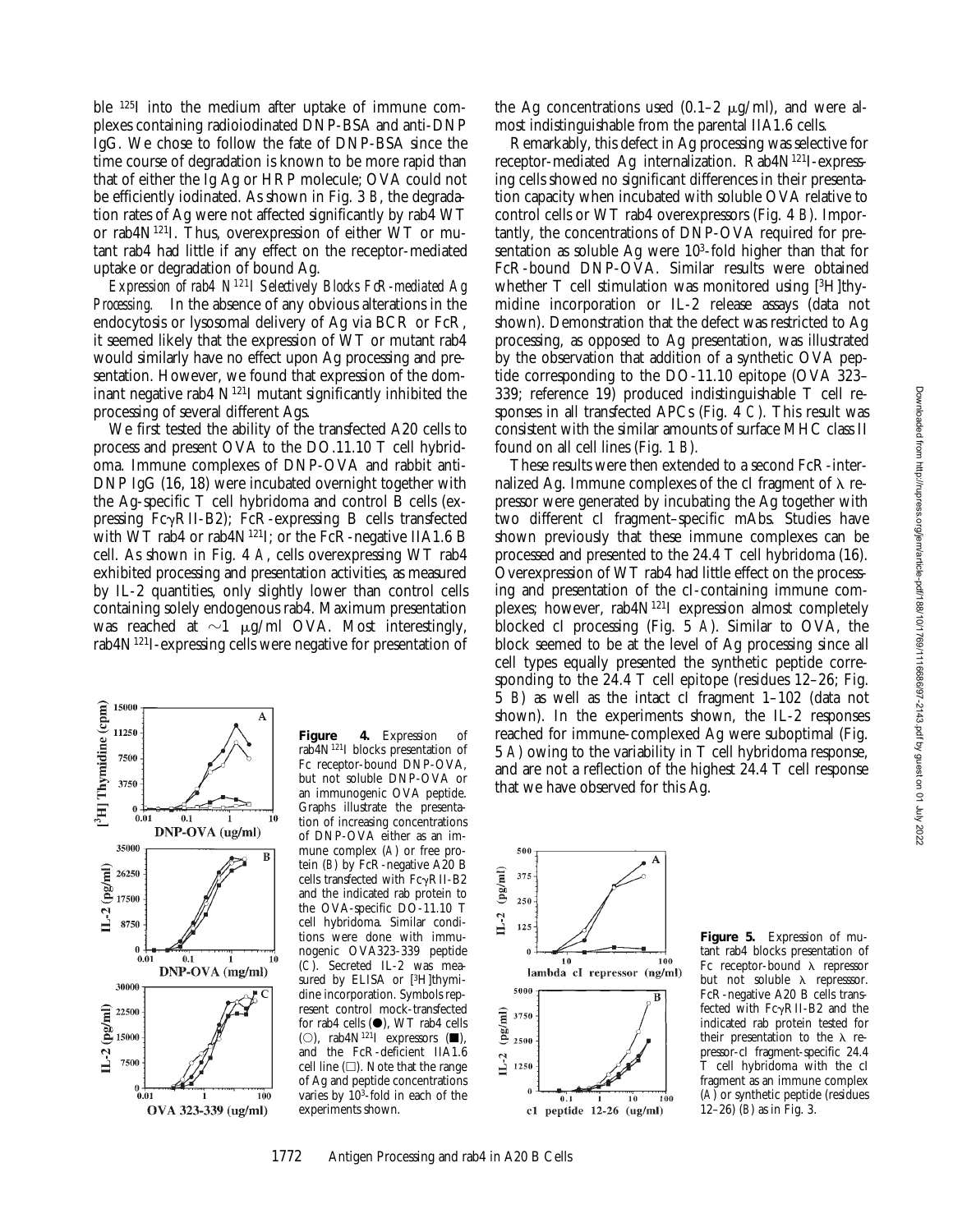*Rab4 Is also Required for Presentation of BCR-bound Ag.* Although the Ag specificity of the endogenous BCR in A20 cells is unknown, the cells can process and present an epitope found in rabbit IgG after internalization of rabbit anti-mouse Ig (4). Control, rab4 WT, and rab4N<sup>121</sup>Iexpressing cells were incubated with various concentrations of an  $F(a\bar{b}')$ , rabbit anti–mouse IgG (0.001–1 mg/ml) and the 2R.50 T cell hybridoma for 18–24 h and then the supernatants were tested for IL-2. The expression of the rab4N121I mutant significantly depressed the processing and presentation of the rabbit IgG epitope (Fig. 6), shifting the dose–response curve by  $>10$ -fold. Since the precise epitope recognized by 2R.50 T cells is unknown, it was not possible to confirm directly that the defect was limited to Ag processing as for cI and OVA. However, given the results obtained for cI and OVA, as well as the observation that normal rates and quantities of  $F(ab')_2$  rabbit anti-mouse IgG were internalized and degraded by cells expressing the rab4 mutant, our data strongly suggest that the block in the presentation of this BCR-bound Ag was at the level of processing. Since the A20-cell line can be stimulated to secrete its own IL-2 through the binding of both monovalent and divalent Abs to the BCR (20) we confirmed these results using fixed Ag-fed APCs (data not shown).

The phenotype of the rab $4N^{121}$ -expressing A20 cells demonstrates that although endocytosis is necessary for Ag processing, the mere fact that an Ag is internalized is insufficient to ensure a functional presentation event. These cells take up and degrade Ag at normal rates when internalized by either the BCR or by a transfected, endocytosiscompetent FcR. Yet their ability to process at least three different Ags was dramatically reduced. The defect could not be explained by an inability of the rab $4N^{121}I$ -expressors to present Ag, since they were completely capable of stimulating T cells after capturing synthetic immunogenic peptides. Even more remarkably, they remained capable of processing and presenting the very same Ags if internalized as fluid phase components, albeit at  $>10^3$ -fold higher concentrations.

# **Discussion**

The humoral immune response is dependent critically on the ability of B cells to present Ags only to those T cells that share their Ag specificity. Thus, B cells can present Ags internalized by the  $BCR > 10<sup>3</sup>$ -fold more efficiently than Ags internalized nonspecifically by fluid phase endocytosis (2, 4–6). B cells appear similarly efficient at presenting virtually any Ag if internalized as an immune complex, probably explaining why B cells normally express an endocytosis-defective splice isoform of  $Fc\gamma RII$  (10). Our results suggest that B cells may possess at least one additional feature that helps ensure the efficiency and, therefore, specificity of receptor-mediated Ag processing; namely the existence of a rab4-dependent step that is required for the presentation of receptor-bound, but not nonspecifically internalized, Ags.



**Figure 6.** Expression of rab4N121I blocks presentation of rabbit IgG bound to endogenous BCR on A20 cells. A20 cells were incubated with the indicated concentrations of  $F(ab')_2$ fragments of an affinity-purified rabbit anti–mouse IgG Ab (Cappel, Durham, NC) together with the rabbit IgG-specific T cell hybridoma, 2R.50, under the

conditions described in Fig. 3. Both mock- and WT rab4–transfected B cells stimulated the T cells at Ag concentrations  $\leq$ 10-fold lower than rab $4N^{121}I$ -expressing B cells.

One or more explanations might account for the ability of rab4N121I expression to selectively inactivate receptormediated Ag processing. First, it is possible that receptorbound and nonspecifically internalized Ags are processed and loaded onto class II molecules at different sites. Thus, expression of rab4N121I may prevent delivery of BCR- or FcR-bound Ags, or the delivery of critical Golgi complex– derived components (e.g., MHC class II, HLA-DM, proteases), to a specialized site(s) for receptor-mediated Ag processing. Conceivably, such a site may correspond to the class II vesicle compartment previously identified in A20 cells  $(9, 10)$ . Second, rab $4N^{121}$ I may block delivery of Ag or class II to otherwise conventional endocytic compartments. Third, it is possible that peptide–class II complexes form normally, but are prevented from being routed to the plasma membrane by rab4N<sup>121</sup>I expression. Although these questions would be best addressed by subcellular fractionation, it has thus far proved impossible to adopt this approach. Rab4N121I-expression is sufficiently unstable so as to prevent the propagation of sufficient quantities of homogeneously expressing cells to permit fractionation experiments.

Much remains to be learned about the intracellular compartments responsible for Ag processing and peptide loading. Different compartments may be used by APCs depending upon the cell's primary mode of Ag delivery and proteolytic susceptibility, as each organelle is unique in both pH and enzyme content (1–3). Early processing events would rapidly generate a repertoire of class II–peptide complexes from those Ags that require minimal proteolysis, perhaps skewing the immune response towards Ags with characteristically low dependencies on invariant chain or class II–associated molecules such as HLA-DM (22, 25). This is likely true for both OVA and  $\lambda$  repressor cI fragment (21, 24). Indeed, delivery of such Ags to later compartments, richer in proteolytic enzymes, might result in the loss of such early epitopes due to degradation. Although we have not yet been able to define the precise step or pathway affected by expression of mutant rab4, our results demonstrate that the early endosome-recycling pathway, rather than the late endosome-lysosome pathway, plays a disproportionately important role in the productive processing of at least several receptor-bound Ags.